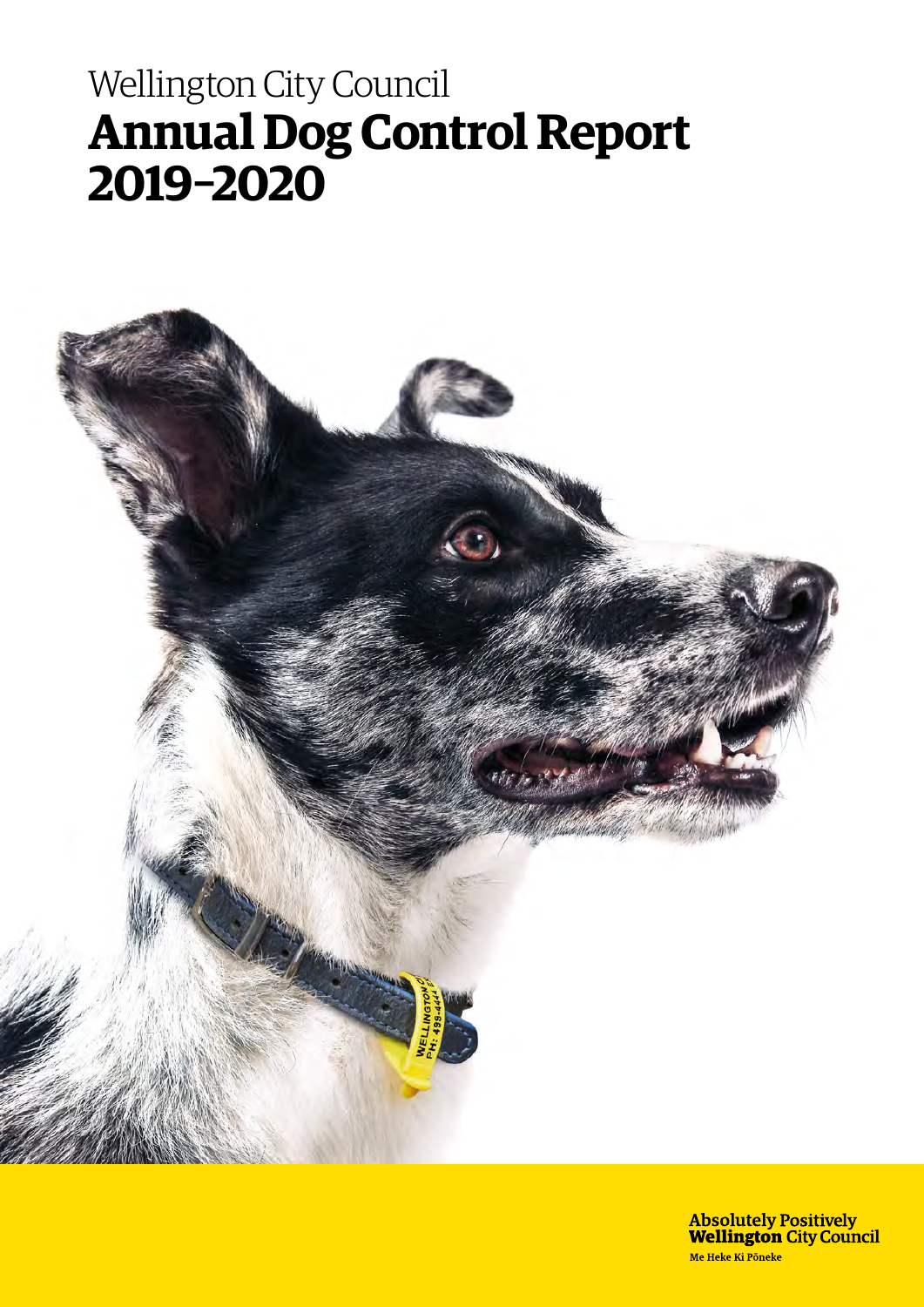## **1. Introduction**

The Wellington City Council, as a territorial authority, is required to manage and enforce provisions pursuant to the Dog Control Act 1996 (the Act) and subsequent amendments in 2003, 2004, 2006 and 2010.

S10A of the Act requires the Council to report annually to the Secretary of Local Government on its Dog Control Policy and Practices. This report fulfils this statutory requirement for the dog registration year: 1st July 2019 to 30 June 2020.

### 3 Fees

Dog registration fees, fines and impound fees contribute approximately 75% to the cost of dog control in Wellington City. The Council also operates a responsible dog owner scheme which provides a discounted rate for dog owners who meet the relevant criteria. Dog registration fees are set by Council resolution and were increased during this year by 2.03% to reflect inflationary increases. Fees are used for:

- 
- Dog control activities including law enforcement, patrols and complaint investigation.
- Education programmes for schools, community groups and businesses.
- Signs and promotion of the Council's animal bylaw and dog policy.
- Providing shelter facilities.
- Running the dog registration programme – this includes forms, printing, tags, maintaining the national dog database and related promotional material.

### 2.1 Policy objectives

The Council adopted a Dog Policy in December 2009 making provisions relating to the control of dogs in public places, which are enforceable under the Wellington Consolidated Bylaw 2008 – Part 2: Animals.

The objectives of the policy are to:

- Ensure that the owners of dogs comply with their obligations under the Act, that dogs are well cared for and Wellingtonians are able to enjoy dog ownership;
- Prevent any danger caused by dogs to the public and to wildlife and natural habitats;
- Minimise the risk of distress and nuisance caused by dogs to the public and to wildlife and natural habitats;
- Actively promote the responsible ownership of dogs; and
- Provide for the reasonable exercise and recreational needs of dogs and their owners.

A review of the current Policy was undertaken during 2015/16. The Council adopted the finalised Dog Policy on 17 August 2016 and also set areas where dogs can exercise off-leash.

## **2. The Council's Dog Control Policy and Practices**

### 100% 2019/20 Dog registration – revenue and expenditure

The graph below sets out the level of income and expenditure in relation to dog control activities during the year:

> Overhead Allocation Overhead Allocation Administering Activities Administering Activities **Off-leash Activity** Control & Education Activity **Residential Rates Revenue** Fees & Fines Revenue Residential Rates Revenue

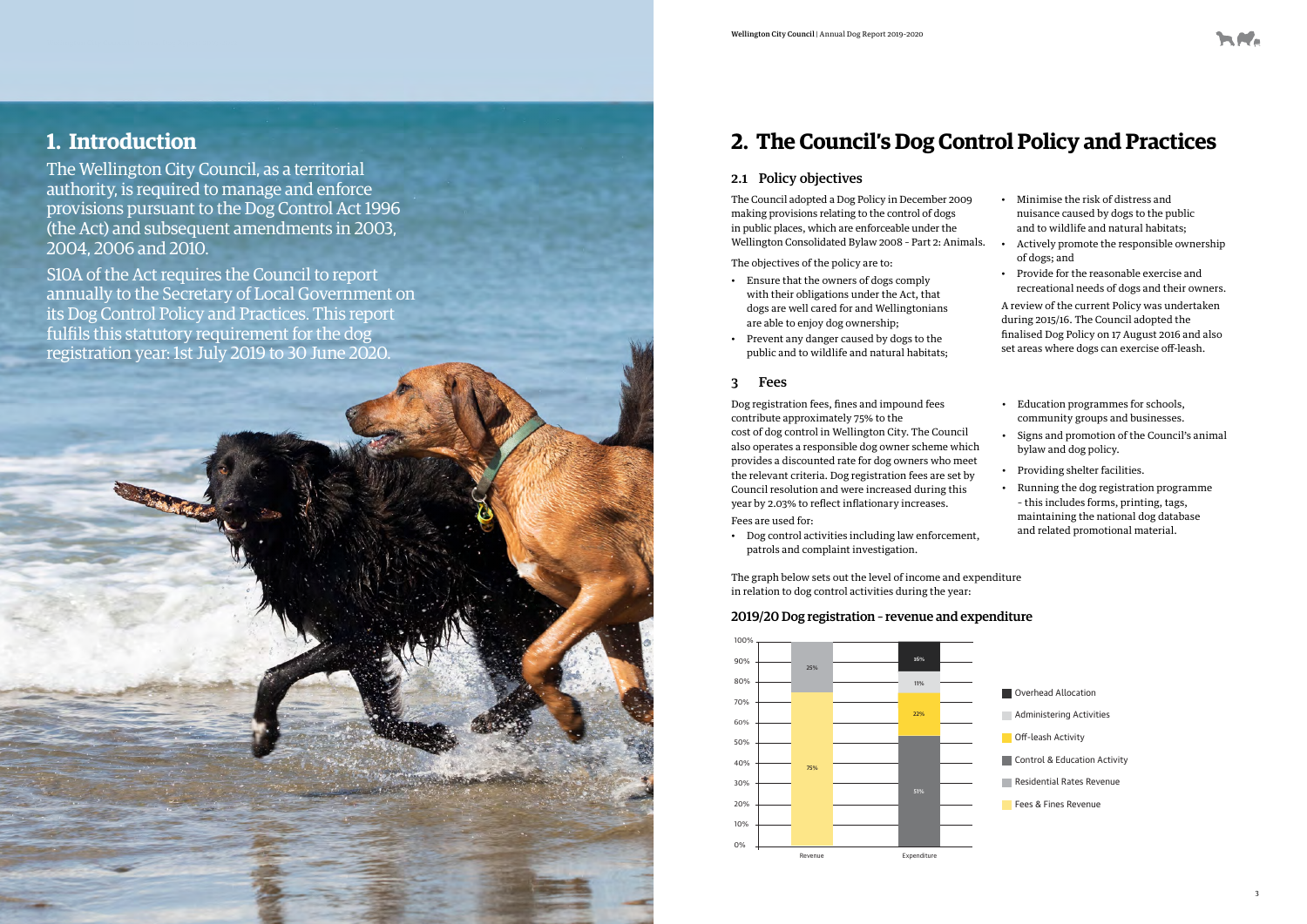## **Key achievements**

The Wellington City Council contracts the operations of its animal management functions to Hutt City Council and has a team of animal management officers based at the Wellington Animal Control Centre at Moa Point.

#### **Key achievements**

The animal services team have officers dedicated to various wards in the city which allows for the officers to interact with dog owners and the general public in those areas.

By having the local knowledge of each ward area the officers are able to respond to complaints and requests for service in a very timely way.

#### **Community Engagement**

This year's community engagement programmes organised by our animal services team received enormous support and following on social media. Dog owners and other members of the public voiced their appreciation for the team's efforts and their community work.

The team continued to be involved in community Christmas parades, dog club events, community pool events ("Dogs in Togs"), and a concert for dogs on the Wellington waterfront. We also activated our mobile pop-up display offering on-the-spot dog registration and dog training advice as well as behavioural assistance for dogs to owners.

The team continued with our dog awareness programmes through speaking to groups that interact with dogs on a daily basis such as communication providers, mobile nursing staff and other Council officers. Dog awareness training is now a key part of the health and safety programmes for these workers.

We continued with our very popular dog rehoming programme shared with Hutt City Council and have seen lots of interest on Facebook in relation to this programme. As a result, we rehomed dogs to people all over New Zealand and our profile for this programme is very high. We continue to participate in community events, educating dog owners and assisting with dog training and advice where needed, as we believe

that education is the key to gaining improved dog management and a safer, more informed community.

### **Patrols**

Due to numerous complaints from the public about uncontrolled dogs in city reserve areas, the team put together a new patrol schedule that was trialled over the early summer period and then extended to the end of summer. This consisted of early morning and evening patrols six days a week in popular parks and reserves such as Mt Victoria, Polhill Reserve, Makara Peak, Otari-Wilton's Bush, Khandallah Park and Wellington waterfront as well as sportsfields and coastlines. Many dog owners were spoken to and educated on bylaws and issues around wildlife- sensitive areas and most of the dog owners not observing the rules received a written warning with only a few receiving an infringement.

Although patrols over the winter months continued, these started later and finished earlier due to there being fewer daylight hours to conduct the patrols. The team will be looking at repeating the early morning patrols again as we get closer to the summer months.

#### **Responsible dog owner training**

This year we organised four responsible dog owner courses in various parts of the city at:

- The ASB Centre, Kilbirnie 55 attendees (October)
- Khandallah Town Hall 32 attendees (November)
- Johnsonville Community Hub – 48 attendees (March)

The fourth course which was scheduled for Miramar Community Hall was cancelled due to COVID restrictions.

These training courses have been a huge hit with dog owners and the feedback has been very favourable.

#### **The effects of COVID on our services**

March, April and May 2020 were very strange months for all New Zealanders as Covid-19 hit our shores.

A level 4 lockdown forced all work places including Council to change the way they worked. The animal services team worked remotely from home with each officer still responding to issues in their wards but via the phone only, responding in person only to urgent or emergency calls.

Initially the workload slowed as the whole country went in to lockdown, but as walking dogs became the favoured pastime, officers became busy again with an array of bylaw breach issues. Off-lead dog attacks spiked to an unprecedented high. Thankfully most of these were minor attacks.

During levels 4 and 3 of the lockdown period officers also spent their time checking the details of around 990 microchip numbers which were not recorded on our database and updating any details that were incorrect. Many dog owners were happy to provide chip details over the phone or direct the officer to the local vet to provide. This exercise proved to be a great opportunity for dog owners to talk to animal services officers about any questions they had.

During lockdown we closed our pound at Moa Point and shared the pound facilities at Seaview with Hutt City Council. This was so we could focus on one premises and ensure that all the lockdown rules were covered. If our officers found dogs wandering the street they endeavoured to return them directly to the dog owner rather than impound them. We also registered any new dogs free of charge during the lockdown period (which was the last quarter of the registration year) – this was to ensure that we were able to enter the dog's details immediately onto the National Dogs Database.

This year our invoices were issued a month later than normal. They were sent out in June 2020 when we were in Alert Level 2. We discouraged people from queuing at the Service Centre or Moa Point to pay their invoices and promoted online payments via our website, internet banking or by cheque in the mail.





When we issued our invoices we also sent out an information sheet to all registered dog owners reminding them that our little blue penguins were starting to become braver during lockdown and were venturing out into areas normally filled with people and their dogs. We included a leaflet from *Places for Penguins* which explains how being a responsible dog owner can save the lives of our kororā.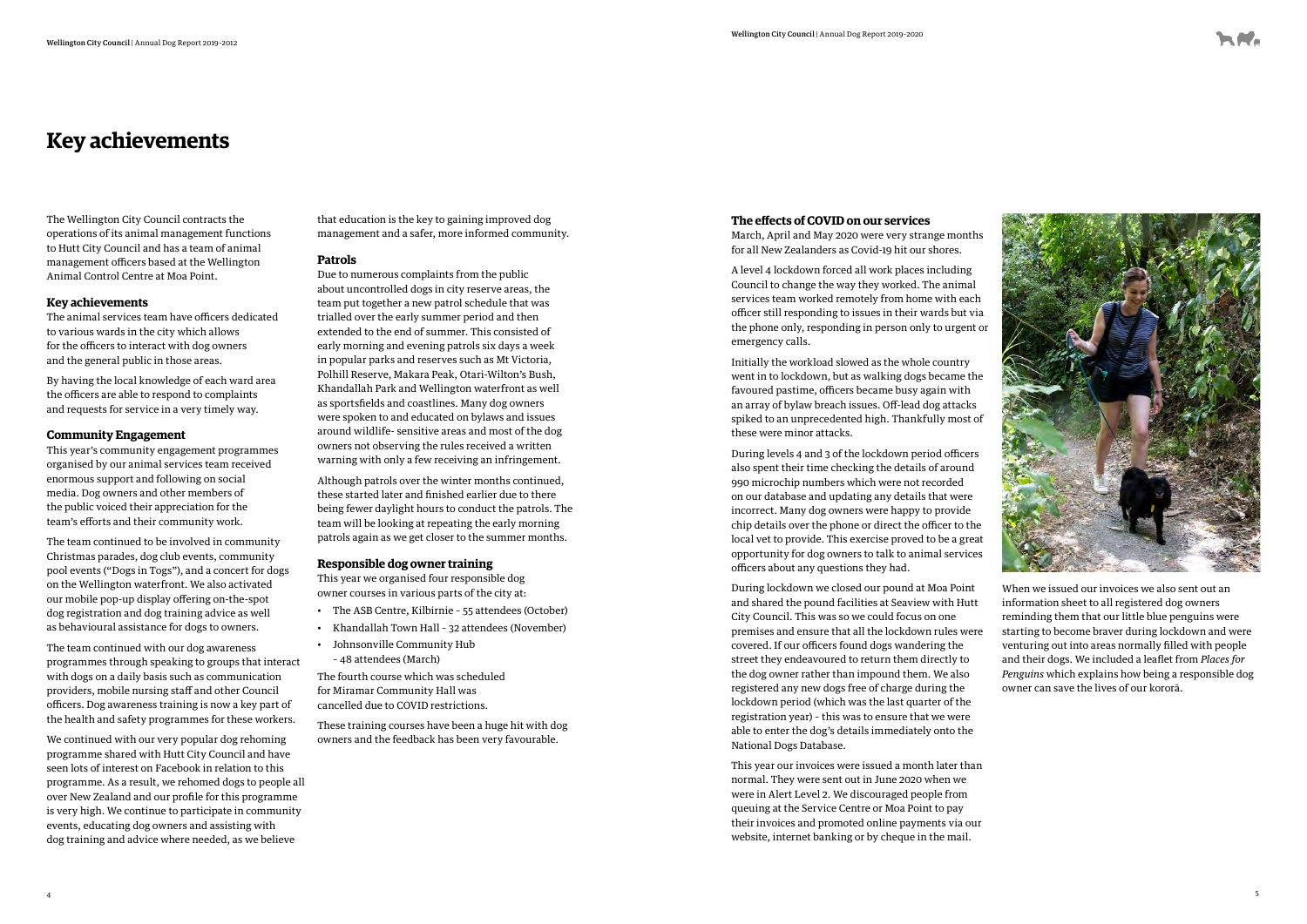#### **New dog park**

This year we created a new fenced dog exercise area at Mount Albert Park. The park is located off the Southern Walkway, near the junction of Volga Street and Mt Albert Road. It is popular with dog walkers, who currently have access to on-leash tracks as well as a large, unfenced off-leash area. This project provided a new area for the Southern suburbs, benefiting not only the local community but also people coming from further afield to use the park.

#### **Neutering menacing dogs**

In 2016 the Department of Internal Affairs launched a nationwide campaign for the neutering of menacing dogs. In January 2017 we were successful in obtaining a DIA grant to fund the neutering of all dogs in Wellington classified as menacing. Under the Act, a dog may be classified as menacing if it belongs to a breed or type listed in the Act, or if the local authority considers that the dog poses a threat to people or animals on the basis of its behaviour.

During the year we worked alongside our SPCA partners to contact the owners of menacing dogs and arrange for neutering to take place. Overall seven dogs were neutered this year under the programme.



Aerial view of Mount Albert Park

## **4. Dog Control Statistics**

## **Previous years**

| <b>Category</b>                                   | 2019/20                  | 2018/19        | 2017/18    | 2016/17 | 2015/16        |
|---------------------------------------------------|--------------------------|----------------|------------|---------|----------------|
| Dangerous by owner conviction S31(1)(a)           | O                        | $\Omega$       | $\Omega$   |         | $\overline{0}$ |
| Dangerous by sworn evidence S31(1)(b)             | 4                        |                |            | 6       |                |
| Dangerous by owner admitting in writing S31(1)(c) | $\overline{\phantom{0}}$ | $\overline{0}$ | $\bigcirc$ |         | $\Omega$       |
| <b>Total dangerous dogs classified</b>            | 4                        | 5              |            |         | 5              |

| Year   | 2018/2019 | 2017/2018 | 2016/2017 | 2015/2016 |
|--------|-----------|-----------|-----------|-----------|
| Number | 11,897    | 11,615    | 11,398    | 11,039    |

Number of dogs that have been classified as **menacing** this year (S33A and S33C)**:**

|                                                  |                | <b>Previous years</b> |                |                |         |
|--------------------------------------------------|----------------|-----------------------|----------------|----------------|---------|
| <b>Category</b>                                  | 2019/20        | 2018/19               | 2017/18        | 2016/17        | 2015/16 |
| Menacing by behaviour S33A(1)(b)(i)              | $\overline{0}$ | 2                     |                | $\overline{4}$ | 14      |
| Menacing by breed characteristics S33A(1)(b)(ii) | 9              | 15                    | $\overline{0}$ | 16             | 23      |
| Menacing by Schedule 4 breed S33C(1)             | 14             | 5                     | 12             | 19             | 36      |
| <b>Total menacing dogs classified</b>            | 23             | 22                    | 19             | 39             | 73      |

| 2018/2019 | 2017/2018 | 2016/2017 | 2015/2016 |
|-----------|-----------|-----------|-----------|
|           |           |           |           |

**101 110 117 125**



### **4.1 Dangerous and menacing dogs**

Number of dogs that have been classified as **dangerous** this year (S31 Dog Control Act 1996)**:**

### **4.2 Number of infringement notices issued:**

### **Dogs registered for the 2019/20: 12,328**

We issued 103 infringement notices.

**Previous years:**.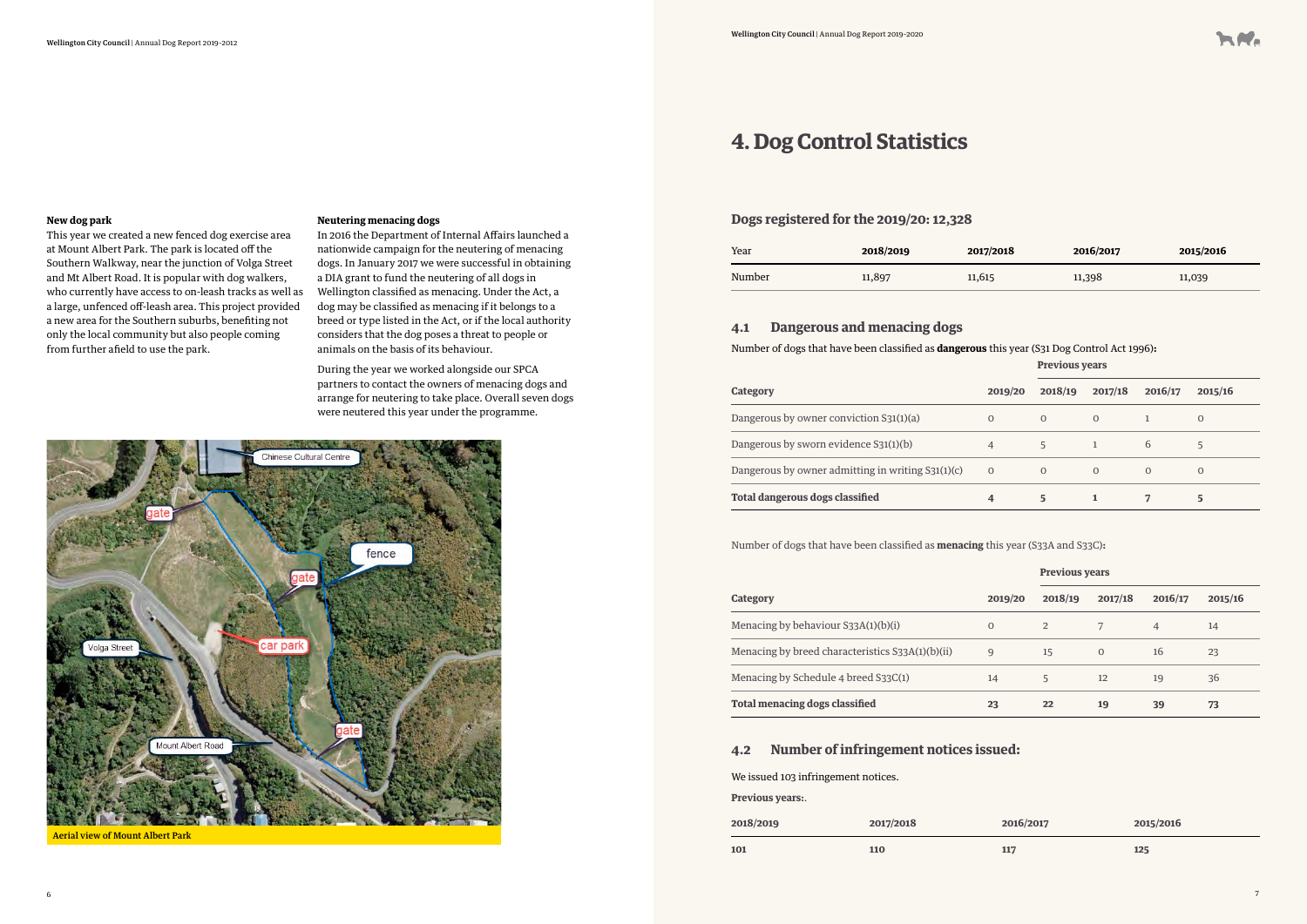



| <b>Category</b>                        | 2019/20 | 2018/19 | 2017/18 | 2016/17 | 2015/16 |
|----------------------------------------|---------|---------|---------|---------|---------|
| Attacks on people                      | 53      | 56      | 48      | 39      | 51      |
| Attacks on animals                     | 99      | 77      | 80      | 68      | 73      |
| Barking dogs                           | 455     | 660     | 651     | 627     | 809     |
| Uncontrolled dogs                      | 650     | 731     | 805     | 775     | 785     |
| Miscellaneous                          | 731     | 655     | 783     | 796     | 1020    |
| Total number of dog-related complaints | 1988    | 2179    | 2367    | 2305    | 2378    |

### **4.2 Probationary owners and disqualified owners:**

We have not disqualified or applied probationary classifications on any dog owners during this period.

### **4.3 Number of dog owners prosecuted by Wellington City Council:**

We initiated a small number of prosecutions against dog owners during this year – although none were finalised in this reporting period.

### **4.4 Dog-related complaints: Response to service requests:**

The target time for responses to service requests is within one hour for urgent requests and 24 hours for non-urgent requests:

### **Urgent complaints responded to within 1 hour: 94% (the target is 100%)**

The 100% target was not achieved due to our complaint logging system not relaying some complaint details through to the animal control officers – this is an intermittent issue which is being investigated. Additionally, some complaints were emailed to inboxes that are only monitored during office hours – we have now amended information on our website encouraging people to contact the Council by phone for after-hours complaints.

| <b>Category</b>                                                       | 2019/20        | 2018/19        | 2018/19      | 2016/17 |
|-----------------------------------------------------------------------|----------------|----------------|--------------|---------|
| Challenging (dog may be on a lead but moves<br>towards person/animal) | 79             | 95             | 106          | 95      |
| Education (giving advice to owner)                                    | 44             | $\bf{0}$       | 5            | 14      |
| Fouling                                                               | 50             | 55             | 32           | 50      |
| Relinquishing a dog (handing dog over)                                | $\overline{4}$ | $\overline{2}$ | 7            | 1       |
| Stray pickups                                                         | 544            | 501            | 632          | 633     |
| Concerns for welfare                                                  | 10             | $\overline{2}$ | $\mathbf{1}$ | 3       |
| Total                                                                 | 731            | 655            | 783          | 796     |

Stray pickups **544 501 632 633**

**For this reporting year, miscellaneous complaints can be broken down into the following categories:**